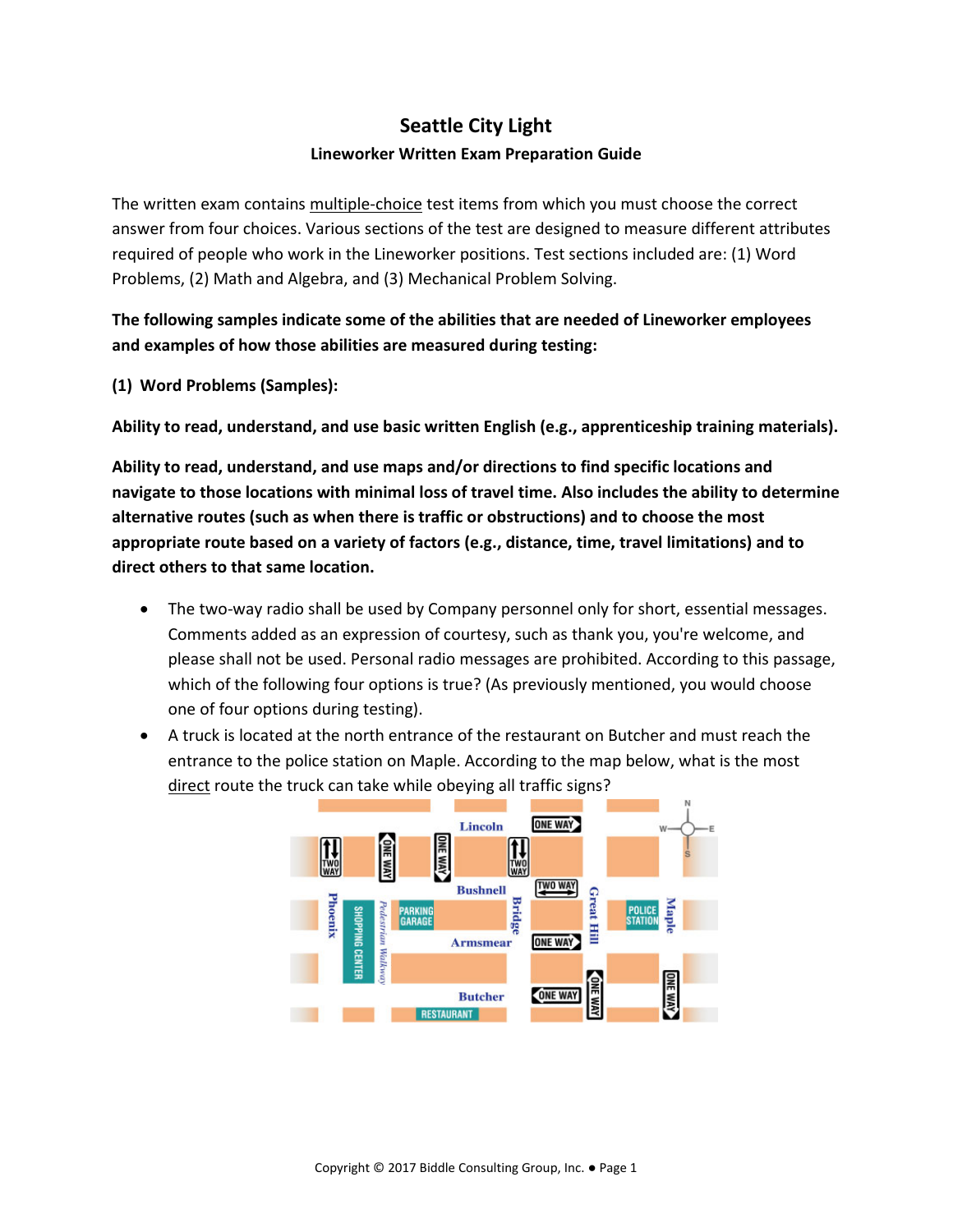## **(2) Math and Algebra (Samples):**

**Ability to perform calculations involving basic math (e.g., adding, subtracting, multiplying, and dividing; working with fractions, decimals, and percentages; taking averages; solving word problems that can be represented as arithmetic problems).**

**Knowledge of basic electrical theory and applied math, such as Ohm's law, loading, and series/parallel circuits.**

**Ability to solve algebraic equations (equations with one or more unknown variables), systems of algebraic equations (more than one equation with more than one unknown variable), and word problems that can be represented as algebraic equations.**

**Ability to perform acceptably in academically-oriented environment (e.g., attending and successfully completing training/educational classes, such as, but not limited to, algebra and trigonometry, as part of the apprenticeship program).**

**Ability to use simple measuring devices and/or gauges; including, but not limited to, measuring, recording, and using distances using a tape measure and/or other mechanical devices; to understand and accurately apply information obtained from those devices (e.g., rulers, gauges, meters).**

- A piece of wood is three-and-a-half feet long. How many total inches long is it?
- $X + 2 = 10$ . What is the value of "X"?
- What number is 50% less than 200?
- What is the average of the following four numbers? 22, 47, 56, 25
- According to the ruler shown here, how long is the black line just below the ruler?



**(3) Mechanical Problem Solving (Samples):**

**Ability to solve practical problems (troubleshoot) based upon knowledge of mechanical, physical, and electrical principles. Can include concepts such as, but not limited to, momentum, leverage, pulleys, fluid dynamics, gears, and balancing.** 

**Ability to learn, understand, and interpret mechanical/electrical engineering data necessary to effectively implement predictive, preventive, corrective, and improvement activities.**

• What will happen to Gear C in the figure below if Gear F is rotated to the right?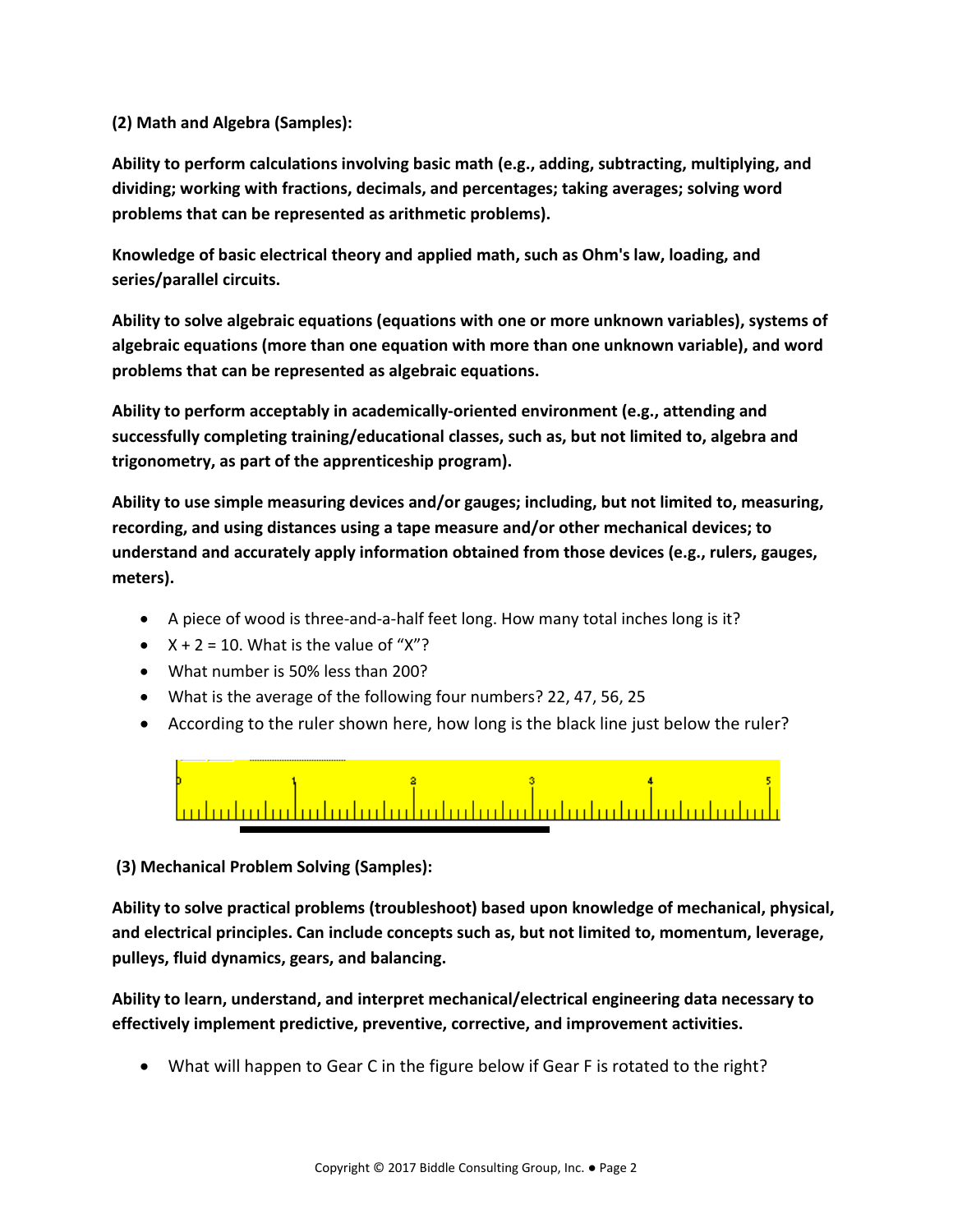

• Each of the two identical tanks in the diagram below contain water. There is a pipe that allows the water to flow freely when the valve between the tanks is opened. The valve is currently closed. What would occur if the valve was opened?



- You are directed to paint a floor in a room that is five feet wide and ten feet long. How many square feet of the flooring will you be painting?
- You are sitting in a house and both of the light bulbs in the living room suddenly go out. You also notice that none of the other lights in the house are on and the refrigerator in the kitchen is not running. What is the most appropriate next troubleshooting step in order to figure out how to turn your lights back on?

## **General Testing Hints**

Get sufficient rest the night before you take the test. Studies show that lack of sleep can result in reduced test performance.

Carefully read and/or listen to the test instructions before you begin answering the test items.

Answer items that are easier to you first, and then go back to answer the more difficult items. That being said, please make certain the answer you indicate for each question is in the correct place on the answer sheet.

Read the entire question carefully and try to answer it before you read the answer choices. This way, you may be less confused than if you read the possible answer choices first.